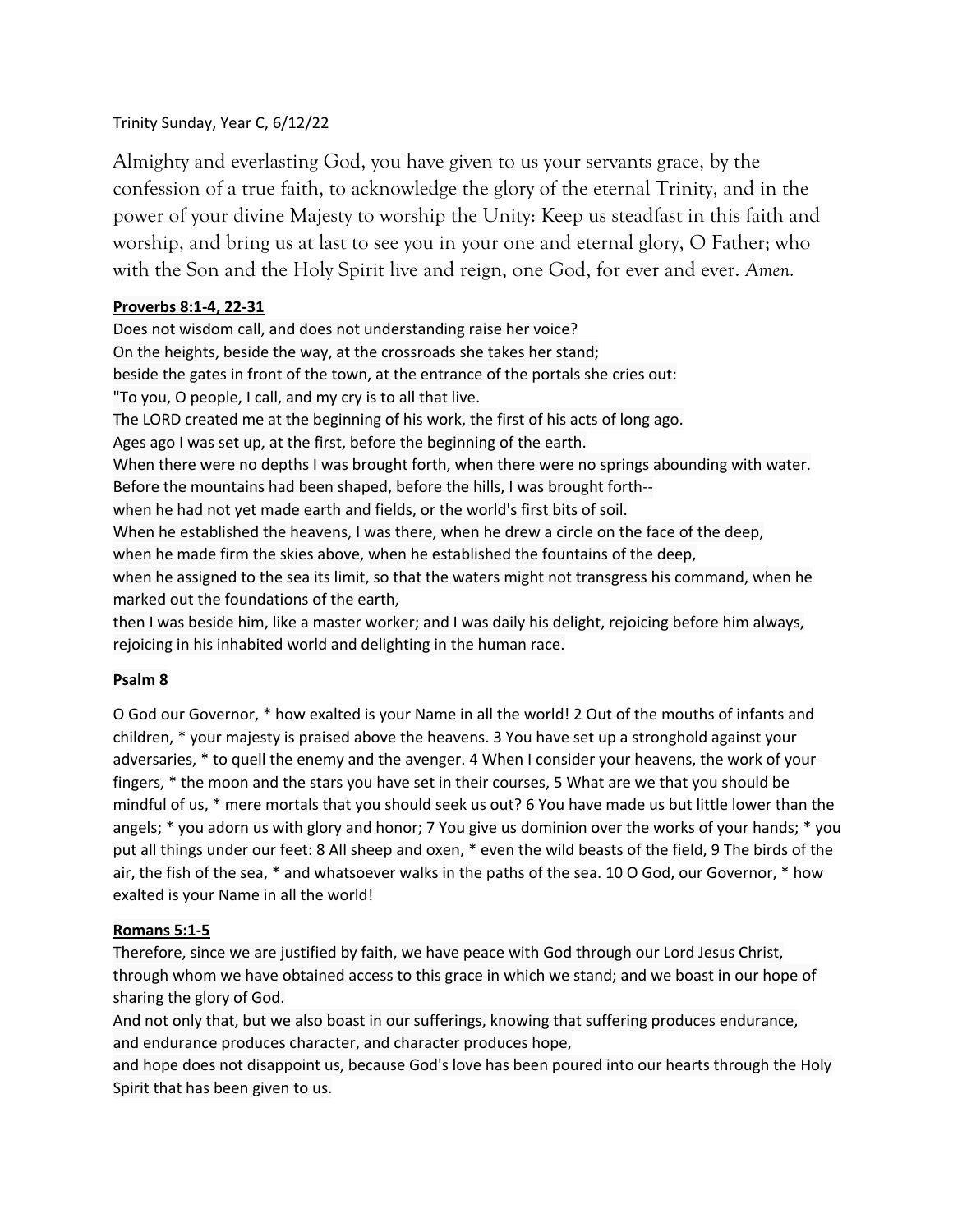#### **John 16:12-15**

"I still have many things to say to you, but you cannot bear them now. When the Spirit of truth comes, he will guide you into all the truth; for he will not speak on his own, but will speak whatever he hears, and he will declare to you the things that are to come. He will glorify me, because he will take what is mine and declare it to you. All that the Father has is mine. For this reason I said that he will take what is mine and declare it to you.

In the Name of the Father and of the Son and of the Holy Ghost. Amen.

How many times have I said those words in my lifetime? More than I can count. Beginning and ending our prayer in the Name of the Blessed Trinity. And it started so early in my life that it is part of me. Whether I understand what it all means or not, the Trinity is a routine familiar part of my awareness.

That awareness of the Trinity has grown over the years. To the point where I think this may be one of the first times in my life when I can truly say I have seen a glimpse of what the Trinity means for you and me in our day to day lives.

The mutuality, the co-equality, the interconnectedness, of the Father, the Son, and the Holy Spirit, speaks to us, calls to us. It shows us how God works. And it shows us how we as God's children, God's created ones, how we work.

In the past few days, I have re connected with many of you whom I have known since I first came to St. Clement's in December 2005. When I first came to the Islands. And in all my comings and goings, I have felt connected with this community ever since. Over all these years, whether we have been physically present or not, Kaipo and I have felt ourselves to be a part of this place, and all of you.

This is how our connections are in real life. We come. We go. We drift apart. We come back together. We get older. Our lives become interconnected with each other through friendships, love relationships, work relationships, marriages, births, illnesses, death: in all of it as God relates within the Three Persons of the Trinity, and so you and I relate with one another.

This past Thursday I awoke to a text message on my phone that a friend of mine in California had died. I knew it was coming. In fact, at the end of last week I had sent his wife a message reminding her of my prayers for her and for her husband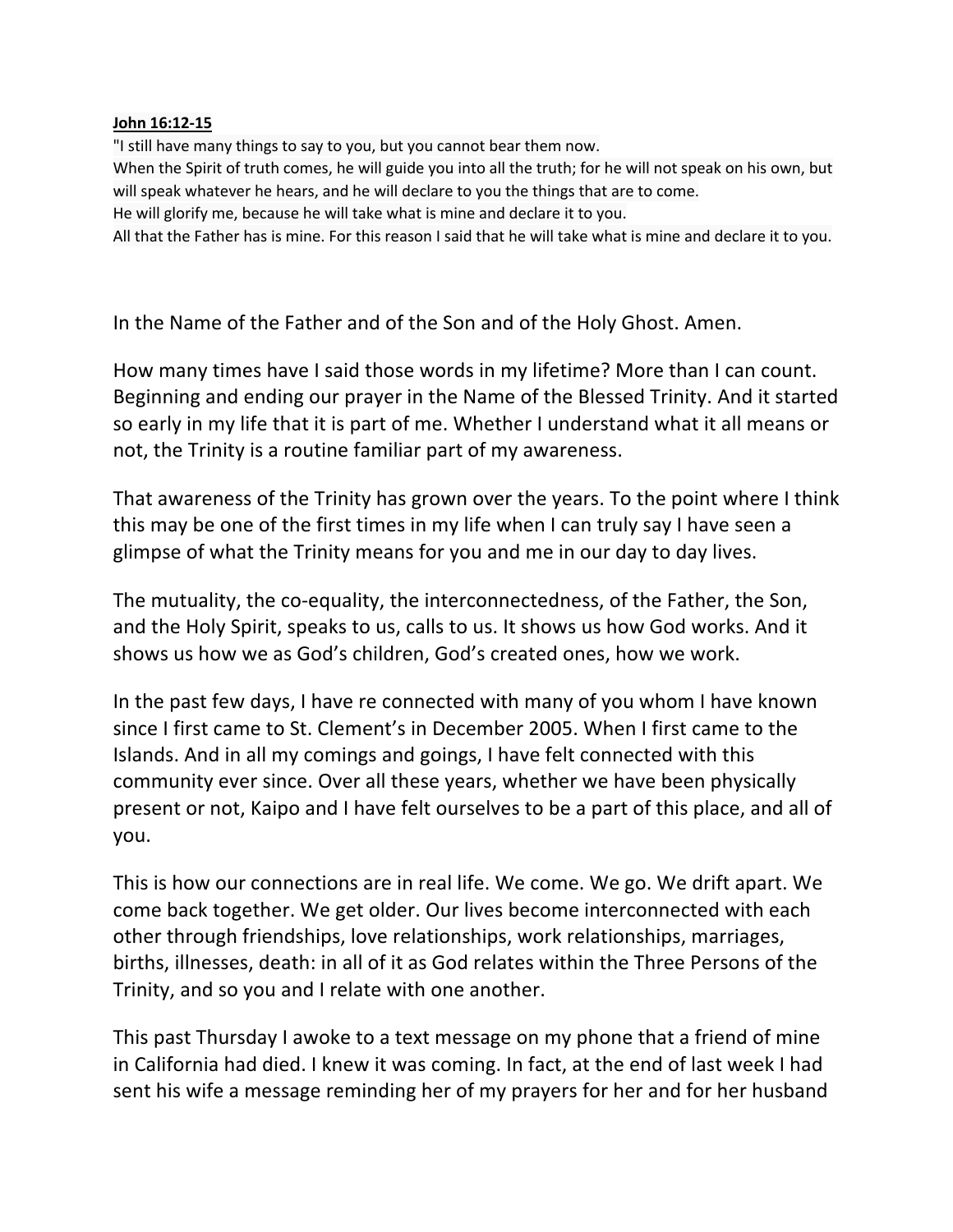and for their whole family as they circled around him in his last hours on earth. Even though I knew it was coming, it was still a punch in the na'au. As the day wore on, I kept thinking of all the lines of relationship that had brought him into my life and my awareness. His wife was a close friend of my best friend. Over his lifetime, I had shared in his cancer journey. I knew his wife and his daughter better than I knew him. But still there was the connection.

While I was still reeling from the news of his death, along in my email came my daily Civil Beat Morning News. The first item described a project called Ka Ulana Pilina. "Ulana means 'to weave,' and pilina means 'relationship' – this project seeks to foster a more unified, engaged Hawaii through the strengthening of community bonds." It is a collaborative effort involving University of Hawaii, Civil Beat, and the wider community, to provide daily articles in 'ōlelo Hawai'i.

Well, you could have knocked me off my chair. I had already written this sermon that I was calling, "Community! It's inevitable!"

Ka Ulana Pilina, the weaving of relationships, is my definition of community. In the doctrine of the Holy Trinity, we say that God is Three Persons in One God. To me, this is Community in its simplest form. Three co-equal Persons that represent how God relates with the Universe: as Creator, as Redeemer, as Inspirer and Sustainer.

My first point: the doctrine of the Trinity is significant in that it shows us how God works. Ka Ulana Pilina, the weaving of relationships. Within the Trinity, God has woven relationships among Father, Son, and Holy Spirit: Three Persons, One God. Likewise in our individual relationship with the God that created us, God weaves this relationship with each of us and calls each of us to be in community with God. Each of us, whether we want it or not, is in community with the God that made us. God doesn't act alone. When God creates, whatever or whoever God creates will be part of God's tribe, God's family, God's gene pool, if you will. In every breath we take, in every action in our lives, in every thought, word or deed, we are part of God and God is part of us. So that's my first point. You and I exist in community with God because that's how God works. And so, in turn, that's how we work.

My second point has to do with our corporate life in every community of which we are a part. Name any community of which you are a member: your family,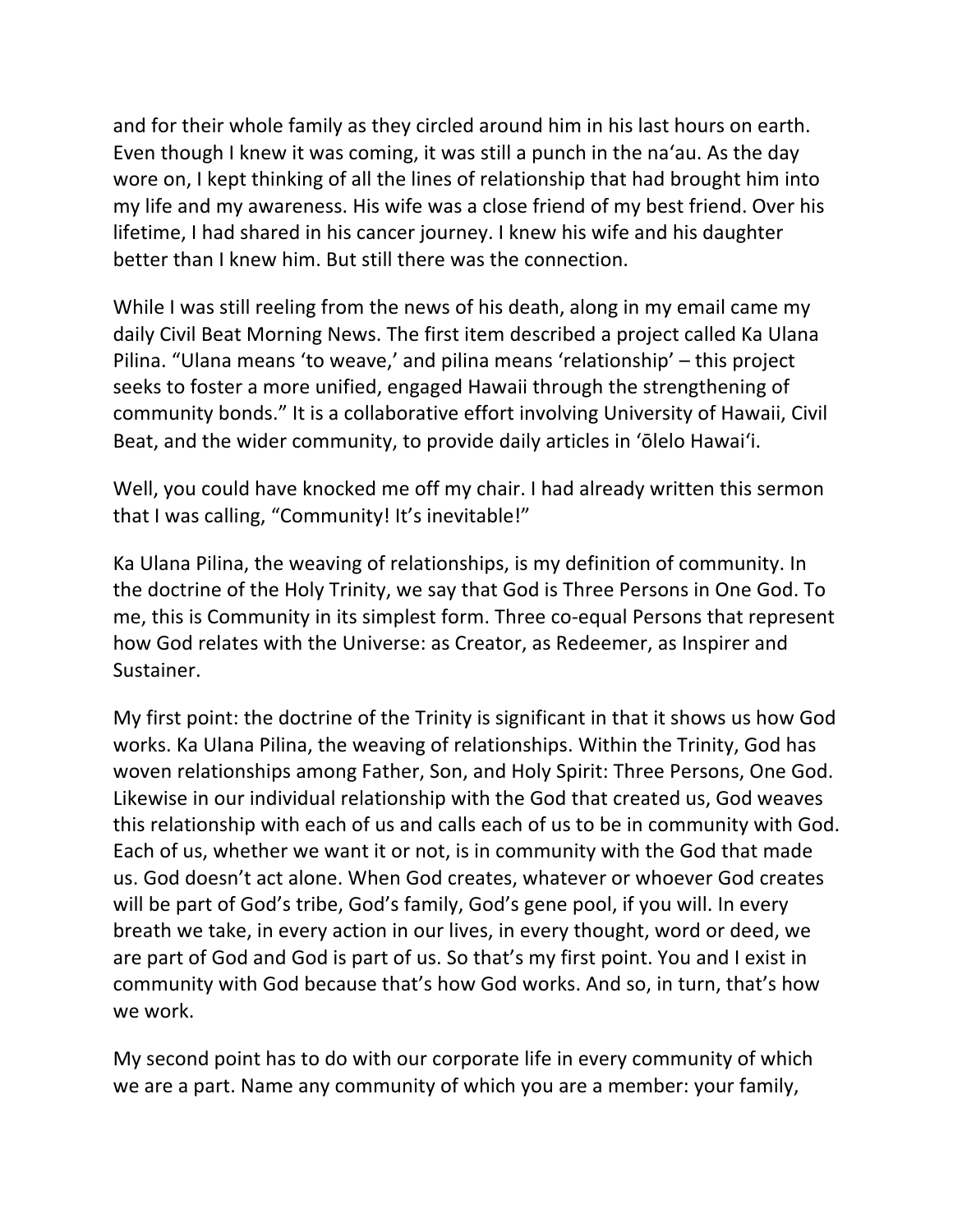people at work, professional colleagues, people that you play with, clubs you belong to, people you study with, people you pray with and for. Some are communities of choice, some communities by default. Even the solitary person, whether one is alone unwillingly or by choice, is part of a community. And where we are, God is, because God created us and lives in us. No one is an island. We are all part of some community with our fellow humans. Because that's how God works. And that's how we work.

What does this mean for this community of St. Clement's where we are woven into relationship with one another? Here, and now, we find ourselves needing to make our transition in our next chapter of life here. Some of you are ready: damn the torpedoes, full speed ahead! Others of you are thinking that you're not ready, that you don't want to have to face another transition as you look for a new priest.

Here's the reality of living in community. Even if you don't feel ready for the search and the transition, there are others in the community that will carry you until you are ready.

Jesus tells us in today's gospel that when the Spirit of truth comes, that Spirit will guide us into all truth. And so here we are. Once again trying to hear and to discern that Spirit of truth that Jesus has already promised is guiding us.

And so it is in that Spirit that we go forward to this next chapter in the life of St. Clement's.

So how does the Spirit of truth speak to us here? Well, in a lot of ways. But since we are a community within the Episcopal tradition, we believe the Spirit speaks to us through our leadership, through our Wardens and our Vestry. Somewhere out of the heart of God, the Spirit of truth speaks to us through Beth Fincke, our Senior Warden, and through Carol Taylor Kim, our Junior Warden, Martha and Holoua, and the members of our Vestry: Jane, Matthew, Sarah, Susan, Brian, Leslie, Tau'eva, and Amy. These are the servant leaders that will be guiding us into all truth in the months to come.

As part of St. Clement's Community, we are also a part of another community, into relationship with whom we have been woven, the Diocese of Hawaii. As part of the Diocese, St. Clement's will also be led by Canon Sandy Graham, who is professionally trained and experienced to work with congregations to do the